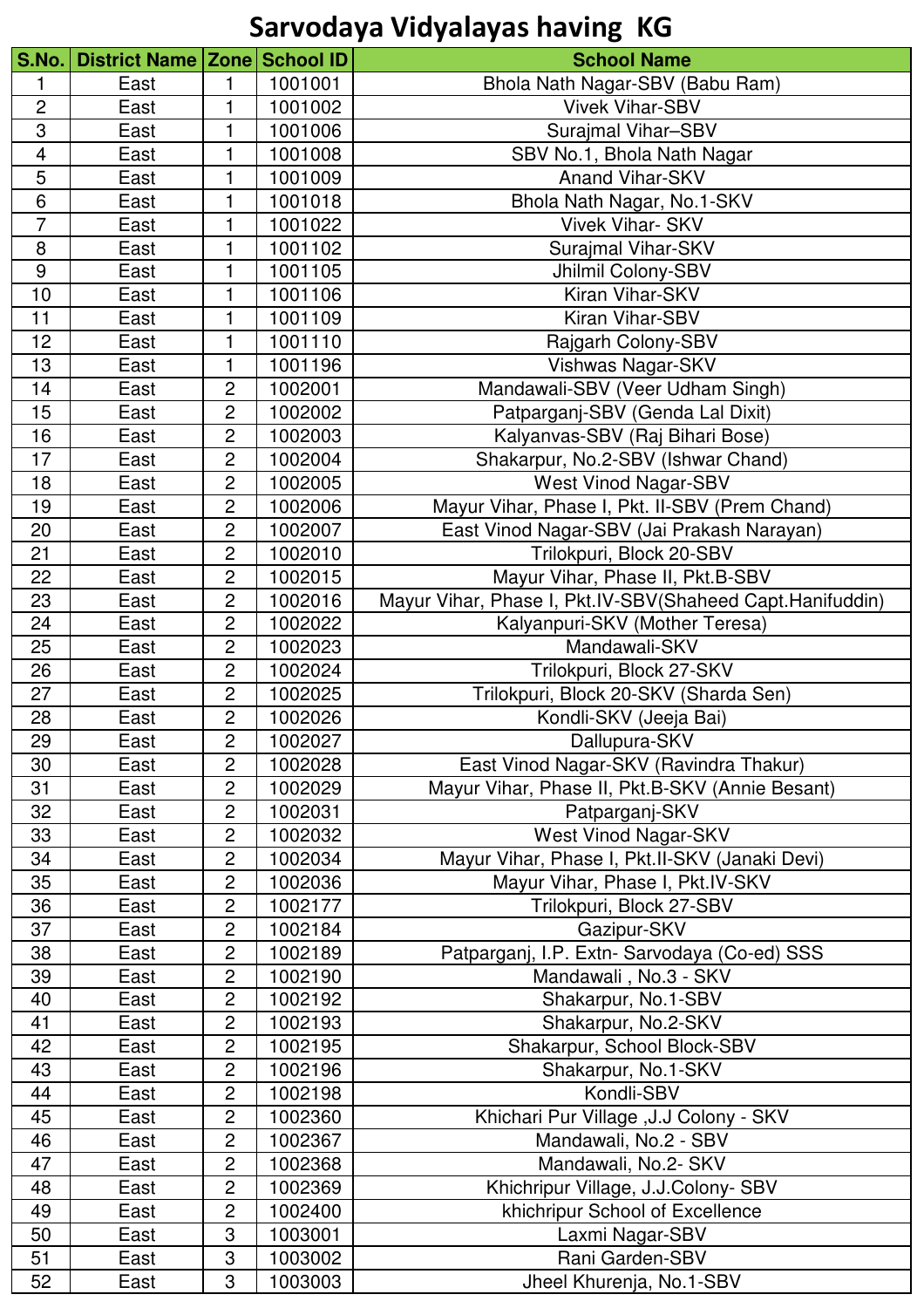| S.No.    | District Name Zone School ID |                         |         | <b>School Name</b>                                      |
|----------|------------------------------|-------------------------|---------|---------------------------------------------------------|
| 53       | East                         | 3                       | 1003004 | Kailash Nagar-SBV                                       |
| 54       | East                         | 3                       | 1003012 | Gandhi Nagar-SBV                                        |
| 55       | East                         | 3                       | 1003024 | Geeta Colony, Block 13-SKV                              |
| 56       | East                         | 3                       | 1003025 | Chander Nagar-SKV                                       |
| 57       | East                         | 3                       | 1003026 | Shankar Nagar-SKV                                       |
| 58       | East                         | 3                       | 1003027 | Gandhi Nagar, No.1-SKV                                  |
| 59       | East                         | 3                       | 1003028 | Laxmi Nagar-SKV                                         |
| 60       | East                         | 3                       | 1003152 | Radhey Shyam Park-SBV                                   |
| 61       | East                         | 3                       | 1003153 | Radhey Shyam Park- SKV                                  |
| 62       | East                         | 3                       | 1003204 | Old Seelampur-SKV                                       |
| 63       | East                         | 3                       | 1003265 | Old Seelampur -SBV                                      |
| 64       | North East                   | $\overline{\mathbf{4}}$ | 1104001 | Yamuna Vihar, Block B, No.1-SBV                         |
| 65       | North East                   | $\overline{\mathbf{4}}$ | 1104002 | Khajoori Khas-SBV                                       |
| 66       | North East                   | $\overline{\mathbf{4}}$ | 1104003 | Yamuna Vihar, Block B, No.2-SBV                         |
| 67       | North East                   | $\overline{\mathbf{4}}$ | 1104018 | Yamuna Vihar, Block C, No.1-SKV                         |
| 68       | <b>North East</b>            | $\overline{\mathbf{4}}$ | 1104019 | Ghonda, No.2-SKV                                        |
| 69       | North East                   | $\overline{\mathbf{4}}$ | 1104020 | Gokalpuri-SKV                                           |
| 70       | North East                   | $\overline{\mathbf{4}}$ | 1104021 | Gokalpur Village-SKV                                    |
| 71       | North East                   | 4                       | 1104022 | Khajoori Khas-SKV                                       |
| 72       | <b>North East</b>            | 4                       | 1104024 | Yamuna Vihar, Block C, No.2-SKV                         |
| 73       | North East                   | 4                       | 1104418 | Badarpur Khadar - SV                                    |
| 74       | North East                   | $\mathbf 5$             | 1105001 | Shahadara, G.T. Road-SBV (Gandhi Memorial)              |
| 75       | North East                   | 5                       | 1105002 | <b>Gautam Puri-SBV</b>                                  |
| 76       | North East                   | 5                       | 1105003 | Brahmpuri-SBV                                           |
| 77       | North East                   | 5                       | 1105004 | New Seelampur, No.1-SBV                                 |
| 78       | North East                   | 5                       | 1105008 | Jafrabad- SBV                                           |
|          |                              | 5                       |         |                                                         |
| 79<br>80 | North East                   | 5                       | 1105018 | Jafrabad, Zeenat Mahal(Urdu Medium)-SKV                 |
|          | North East                   |                         | 1105019 | Babarpur-SKV                                            |
| 81       | North East                   | 5                       | 1105020 | New Seelampur, No.1-SKV (C.R.Dass)                      |
| 82       | <b>North East</b>            | 5                       | 1105021 | Shastri Park-SKV                                        |
| 83       | North East                   | 5                       | 1105024 | Shahadara, G.T. Road-SKV                                |
| 84       | North East                   | 5                       | 1105110 | Shahadara, G.T. Road-SKV (Mani Ben Patel Bharti Mahila) |
| 85       | North East                   | 5                       | 1105236 | Shastri Park, Buland Masjid, SKV                        |
| 86       | North East                   | 5                       | 1105242 | Shastri Park, Buland Masjid, SBV                        |
| 87       | North East                   | 6                       | 1106001 | Nand Nagri, Block B-SBV (B.P)                           |
| 88       | North East                   | 6                       | 1106003 | Nand Nagri, Block E-SBV                                 |
| 89       | North East                   | 6                       | 1106018 | New Seemapuri-SKV                                       |
| 90       | North East                   | 6                       | 1106019 | Mandoli-SKV                                             |
| 91       | North East                   | 6                       | 1106020 | Shahdara, Mansarovar Park, No.1-SKV                     |
| 92       | North East                   | 6                       | 1106021 | Seemapuri-SKV (Vishwamitra)                             |
| 93       | North East                   | 6                       | 1106022 | Nand Nagri, Block B-SKV (Raja Ravi Verma)               |
| 94       | North East                   | 6                       | 1106023 | Dilshad Garden, Block J&K-SKV (St. Eknath)              |
| 95       | North East                   | 6                       | 1106024 | East of Loni Road, DDA Flats-SKV                        |
| 96       | North East                   | 6                       | 1106025 | Dilshad Garden, SKV                                     |
| 97       | North East                   | 6                       | 1106113 | Nand Nagri, Block E-SKV                                 |
| 98       | North East                   | 6                       | 1106114 | Shahdara, Mansarover Park, No.2-SKV                     |
| 99       | North                        | $\overline{7}$          | 1207004 | Nehru Vihar-SKV                                         |
| 100      | <b>North</b>                 | 7                       | 1207008 | Shankaracharya Marg, Shahed Bhai Bal Mukand-SV          |
| 101      | North                        | $\overline{7}$          | 1207009 | <b>Burari-SBV</b>                                       |
| 102      | North                        | 7                       | 1207012 | <b>Timar Pur-SBV</b>                                    |
| 103      | <b>North</b>                 | $\overline{7}$          | 1207013 | Roop Nagar, RSV NO-4                                    |
| 104      | North                        | $\overline{7}$          | 1207014 | Gokhle Marg-SBV                                         |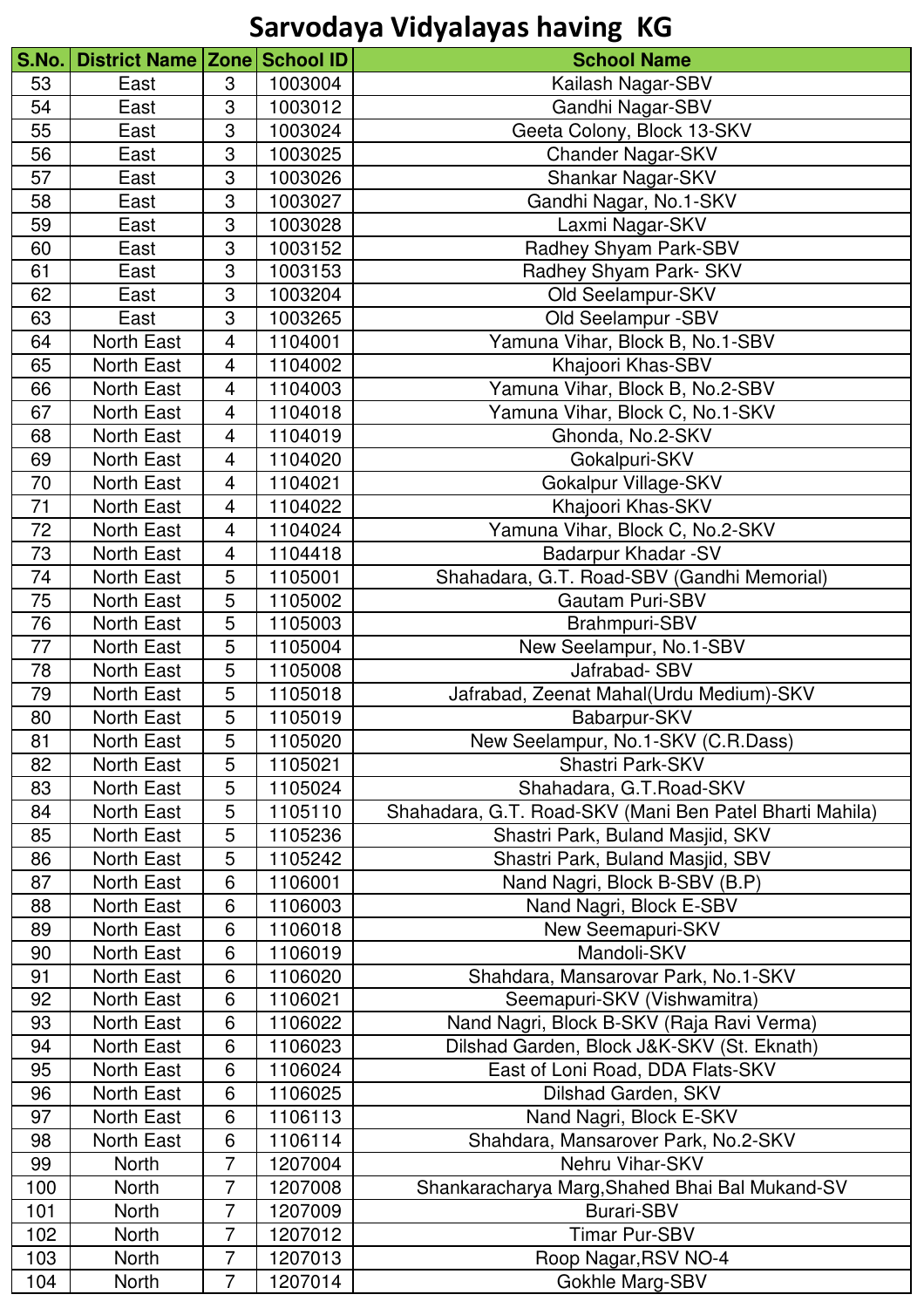| S.No. | District Name Zone School ID |                  |         | <b>School Name</b>                                                      |
|-------|------------------------------|------------------|---------|-------------------------------------------------------------------------|
| 105   | North                        | $\overline{7}$   | 1207015 | Roshanara Road-SBV                                                      |
| 106   | <b>North</b>                 | $\overline{7}$   | 1207022 | Mori Gate, No.1-SBV                                                     |
| 107   | North                        | $\overline{7}$   | 1207032 | <b>Lancer Road Near Maal Road</b>                                       |
| 108   | <b>North</b>                 | $\overline{7}$   | 1207033 | Sabzi Mandi, Kedar Building, Amar Shaheed Matadeen Lodha-<br><b>SKV</b> |
| 109   | <b>North</b>                 | 7                | 1207034 | <b>Timar Pur-SKV</b>                                                    |
| 110   | North                        | $\overline{7}$   | 1207035 | Malka Ganj-SKV                                                          |
| 111   | North                        | 7                | 1207036 | <b>Burari-SKV</b>                                                       |
| 112   | North                        | 7                | 1207037 | Shakti Nagar, No.1-SKV                                                  |
| 113   | North                        | 7                | 1207107 | Sham Nath Marg, Shaheed Amir Chand-SV                                   |
| 114   | North                        | 7                | 1207112 | Magazine Road-SKV                                                       |
| 115   | North                        | 8                | 1208001 | Gulabi Bagh-SBV                                                         |
| 116   | North                        | 8                | 1208002 | <b>Qutab Road-SBV</b>                                                   |
| 117   | North                        | 8                | 1208013 | Gulabi Bagh-SKV                                                         |
| 118   | North                        | 8                | 1208014 | Partap Nagar- SKV                                                       |
| 119   | <b>North</b>                 | 8                | 1208015 | Sarai Rohilla-SKV                                                       |
| 120   | North                        | 8                | 1208016 | Idgah Road-SKV                                                          |
| 121   | North                        | 8                | 1208017 | Chandni Chowk, Diwan Hall, SKV                                          |
| 122   | North                        | 8                | 1208018 | Padam Nagar-SKV                                                         |
| 123   | North                        | 8                | 1208025 | Pul Bangash-SKV                                                         |
| 124   | North                        | 8                | 1208090 | Inder Lok-SKV                                                           |
| 125   | North                        | 8                | 1208095 | Shastri Nagar-SKV                                                       |
| 126   | North                        | 8                | 1208229 | Shastri Nagar, Lalita Block - SBV                                       |
| 127   | North West A                 | $9\,$            | 1309001 | C.C. Colony-SBV                                                         |
| 128   | North West A                 | 9                | 1309003 | Dr. Mukharjee Nagar-SV                                                  |
| 129   | North West A                 | 9                | 1309004 | <b>New Police Lines-SV</b>                                              |
| 130   | North West A                 | 9                | 1309005 | Shalimar Bagh, Block BT-SBV                                             |
| 131   | North West A                 | $\boldsymbol{9}$ | 1309025 | Dhakka-SKV                                                              |
| 132   | North West A                 | 9                | 1309026 | Model Town, No.1-SKV                                                    |
| 133   | North West A                 | 9                | 1309027 | Guru Teg Bahadur Nagar-SKV                                              |
| 134   | North West A                 | $9\,$            | 1309028 | Rana Partap Bagh-SKV                                                    |
| 135   | North West A                 | 9                | 1309030 | Shalimar Bagh, Block BL-SKV                                             |
| 136   | North West A                 | $9\,$            | 1309031 | Adarsh Nagar-SKV                                                        |
| 137   | North West A                 | $9$              | 1309032 | Shalimar Bagh, Block B(AH)-SKV                                          |
| 138   | North West A                 | $9\,$            | 1309167 | Vijay Nagar-SKV                                                         |
| 139   | North West A                 | $9\,$            | 1309253 | Jahangirpuri, Block A-SBV                                               |
| 140   | North West A                 | $9\,$            | 1309254 | Jahangirpuri, Block A, No.2 - SKV                                       |
| 141   | North West A                 | $\boldsymbol{9}$ | 1309256 | Jahangirpuri, Block D-SKV (Rani Chennama)                               |
| 142   | North West A                 | $9\,$            | 1309267 | Bakhtawarpur-SKV (BMS)                                                  |
| 143   | North West A                 | 9                | 1309271 | Kalyan Vihar-SV                                                         |
| 144   | North West A                 | $9\,$            | 1309279 | Jahangirpuri, Plot No.5, A-Block - SKV                                  |
| 145   | North West A                 | 9                | 1309280 | Bhalswa Village, Sarvodaya Vidyalaya                                    |
| 146   | North West A                 | 10               | 1310002 | Prahalad Pur-SBV                                                        |
| 147   | North West A                 | 10               | 1310004 | Sannoth-SV                                                              |
| 148   | North West A                 | 10               | 1310005 | Tikri Khurd- SKV                                                        |
| 149   | North West A                 | 10               | 1310007 | Nangal Thakran-SBV (Ved Pandit Khushi Ram)                              |
| 150   | North West A                 | 10               | 1310017 | Narela, SBV                                                             |
| 151   | North West A                 | 10               | 1310031 | Alipur-SKV                                                              |
| 152   | North West A                 | 10               | 1310032 | Prahalad Pur-SKV                                                        |
| 153   | North West A                 | 10               | 1310033 | Dariyapur Kalan-SKV (Updesh Kaur)                                       |
| 154   | North West A                 | 10               | 1310034 | <b>Badli-SKV</b>                                                        |
| 155   | North West A                 | 10               | 1310036 | Narela, No.1-SKV                                                        |
|       |                              |                  |         |                                                                         |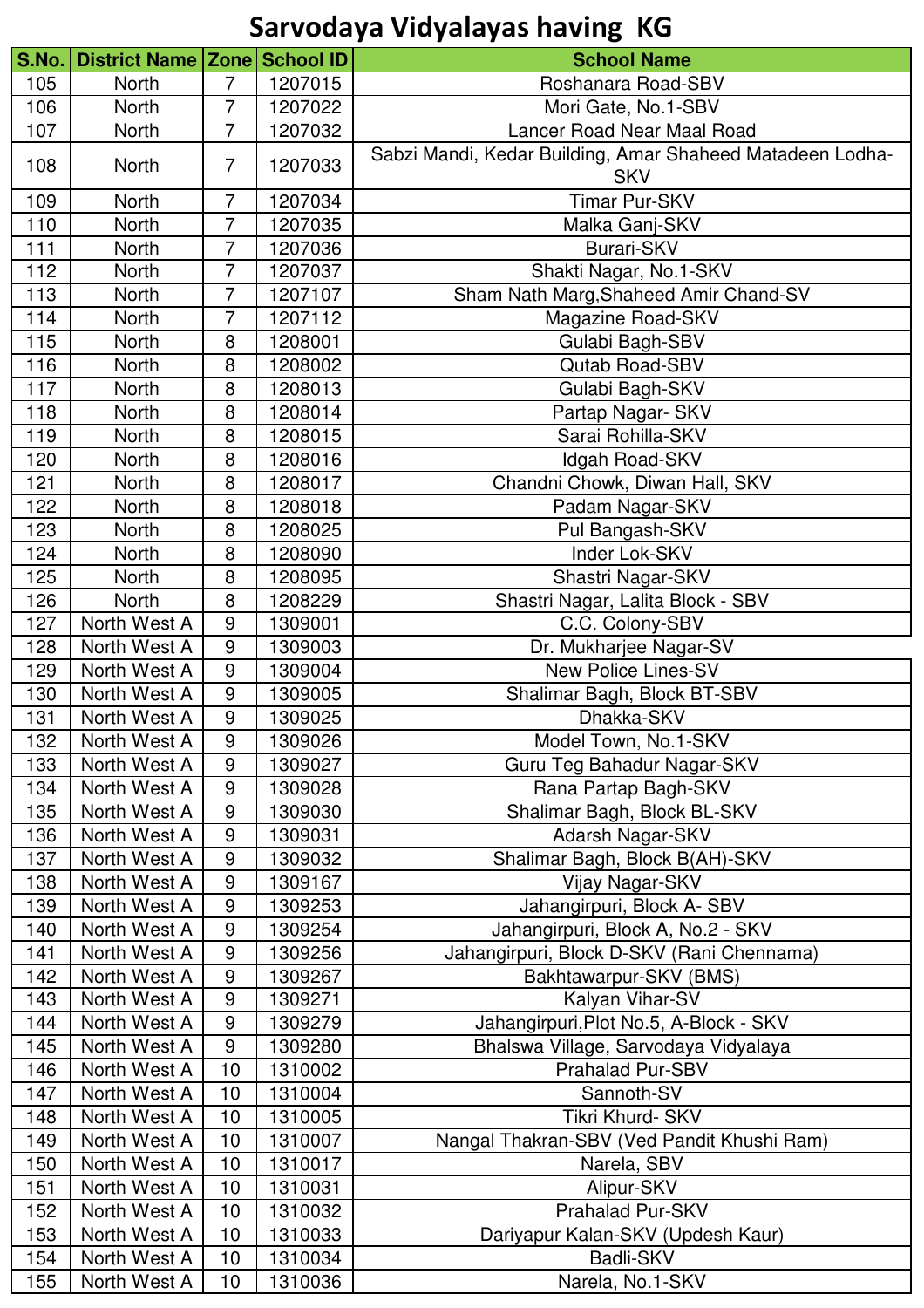| S.No. | District Name   Zone   School ID |                 |         | <b>School Name</b>                                         |
|-------|----------------------------------|-----------------|---------|------------------------------------------------------------|
| 156   | North West A                     | 10              | 1310039 | Khera Kalan-SKV (Baba Nane Nath)                           |
| 157   | North West A                     | 10              | 1310041 | Khera Khurd-SKV                                            |
| 158   | North West A                     | 10              | 1310042 | Bawana-SKV (Ravi Shankar)                                  |
|       | North West A                     | 10              |         |                                                            |
| 159   |                                  |                 | 1310043 | Pooth Khurd-SKV (Raja RamMohan Roy)<br>Bankner-SBV         |
| 160   | North West A                     | 10              | 1310168 |                                                            |
| 161   | North West A                     | 10              | 1310170 | Narela, No.2-SKV                                           |
| 162   | North West A                     | 10              | 1310408 | Narela Sector B-4, SV-1310408                              |
| 163   | North West A                     | 10              | 1310458 | Tikri Khurd- SBV                                           |
| 164   | North West B                     | 11              | 1411001 | Anandwas-SBV                                               |
| 165   | North West B                     | 11              | 1411002 | Shakurpur, No.1-SBV                                        |
| 166   | North West B                     | 11              | 1411003 | Ashok Vihar, Phase I, Block H-SBV                          |
| 167   | North West B                     | 11              | 1411005 | Kailash Enclave-SV                                         |
| 168   | North West B                     | 11              | 1411007 | Pitampura, Block ZP- Sarvodaya Co-ed SSS                   |
| 169   | North West B                     | 11              | 1411008 | Pitampura, Block FU-SV                                     |
| 170   | North West B                     | 11              | 1411021 | Keshavpuram, Block A-SKV                                   |
| 171   | North West B                     | 11              | 1411026 | Ashok Vihar, Phase I, Block H-SKV                          |
| 172   | North West B                     | 11              | 1411027 | Ashok Vihar, Phase II-SKV                                  |
| 173   | North West B                     | 11              | 1411028 | Keshavpuram, No.1-SKV                                      |
| 174   | North West B                     | 11              | 1411029 | Keshavpuram-SBV                                            |
| 175   | North West B                     | 11              | 1411030 | Shakurpur, No.2-SKV                                        |
| 176   | North West B                     | 11              | 1411031 | <b>Bharat Nagar-SKV</b>                                    |
| 177   | North West B                     | 11              | 1411032 | Rampura- Govt. Co-ed Sarvodaya Vidyalaya                   |
| 178   | North West B                     | 11              | 1411034 | Wazirpur, J.J. Colony-SKV                                  |
| 179   | North West B                     | 11              | 1411035 | <b>Wazirpur Village-SV</b>                                 |
| 180   | North West B                     | 11              | 1411123 | Saraswati Vihar, Block C-SV                                |
| 181   | North West B                     | 11              | 1411124 | Sharda Niketan-SV                                          |
| 182   | North West B                     | 12              | 1412001 | Sultanpuri, Block-C, Sarvodaya Sr. Sec. Vidyalaya          |
| 183   | North West B                     | 12              | 1412002 | Mangolpuri, Block K-SBV                                    |
| 184   | North West B                     | 12 <sub>2</sub> | 1412005 | Sultanpuri, Block C-SBV                                    |
| 185   | North West B                     | 12              | 1412007 | Pooth Kalan-SBV                                            |
| 186   | North West B                     | 12              | 1412008 | Sultanpuri, Block H-SBV                                    |
| 187   | North West B                     | 12              | 1412011 | Mangolpuri, Block R-SBV                                    |
| 188   | North West B                     | 12              | 1412013 | Mangolpuri, Plot II, Kamdhenu- SBV                         |
| 189   | North West B                     | 12              | 1412014 | Mangolpuri, Block O-SBV                                    |
| 190   | North West B                     | 12              | 1412018 | Mangolpuri, Block Y- SBV                                   |
| 191   | North West B                     | 12              | 1412022 | Mangolpuri, Block-C, S(Co-ed)Sr. Sec. Vidyalaya            |
| 192   | North West B                     | 12              | 1412024 | Mangolpuri, Block H-SKV                                    |
| 193   | North West B                     | 12              | 1412025 | Mangolpuri, Block D-SKV (Kamdhenu)                         |
| 194   | North West B                     | 12              | 1412026 | Sultanpuri, Block C-SKV                                    |
| 195   | North West B                     | 12              | 1412027 | Pooth Kalan-SKV                                            |
| 196   | North West B                     | 12              | 1412029 | Sultanpuri, Block H-SKV                                    |
| 197   | North West B                     | 12              | 1412030 | Mangolpuri, Block U-SKV                                    |
| 198   | North West B                     | 12              | 1412031 | Mangolpuri, Block O-SKV                                    |
| 199   | North West B                     | 12              | 1412080 | Mangolpuri, Block Q-SKV                                    |
| 200   | North West B                     | 12              | 1412082 | Mangolpuri, Block-K-2,SV                                   |
| 201   | North West B                     | 12              | 1412084 | Pooth Kalan, Rohini Extn., Sector 20- SKV                  |
| 202   | North West B                     | 12              | 1412087 | Sultanpuri, A-Block-SBV                                    |
| 203   | North West B                     | 12              | 1412090 | Mangolpuri, Block P-SBV                                    |
| 204   | North West B                     | 12              | 1412092 | Nithari Village- SBV                                       |
| 205   | North West B                     | 12              | 1412095 | Rani Khera-S(Co-ed)V                                       |
| 206   | North West B                     | 12              | 1412248 | Pooth Kalan, Rohini Extn., Sector 20- SBV                  |
| 207   | North West B                     | 12              | 1412289 | Rohini, Phase-III, Sec-21- Govt. Co-ed Sarvodaya Vidyalaya |
|       |                                  |                 |         |                                                            |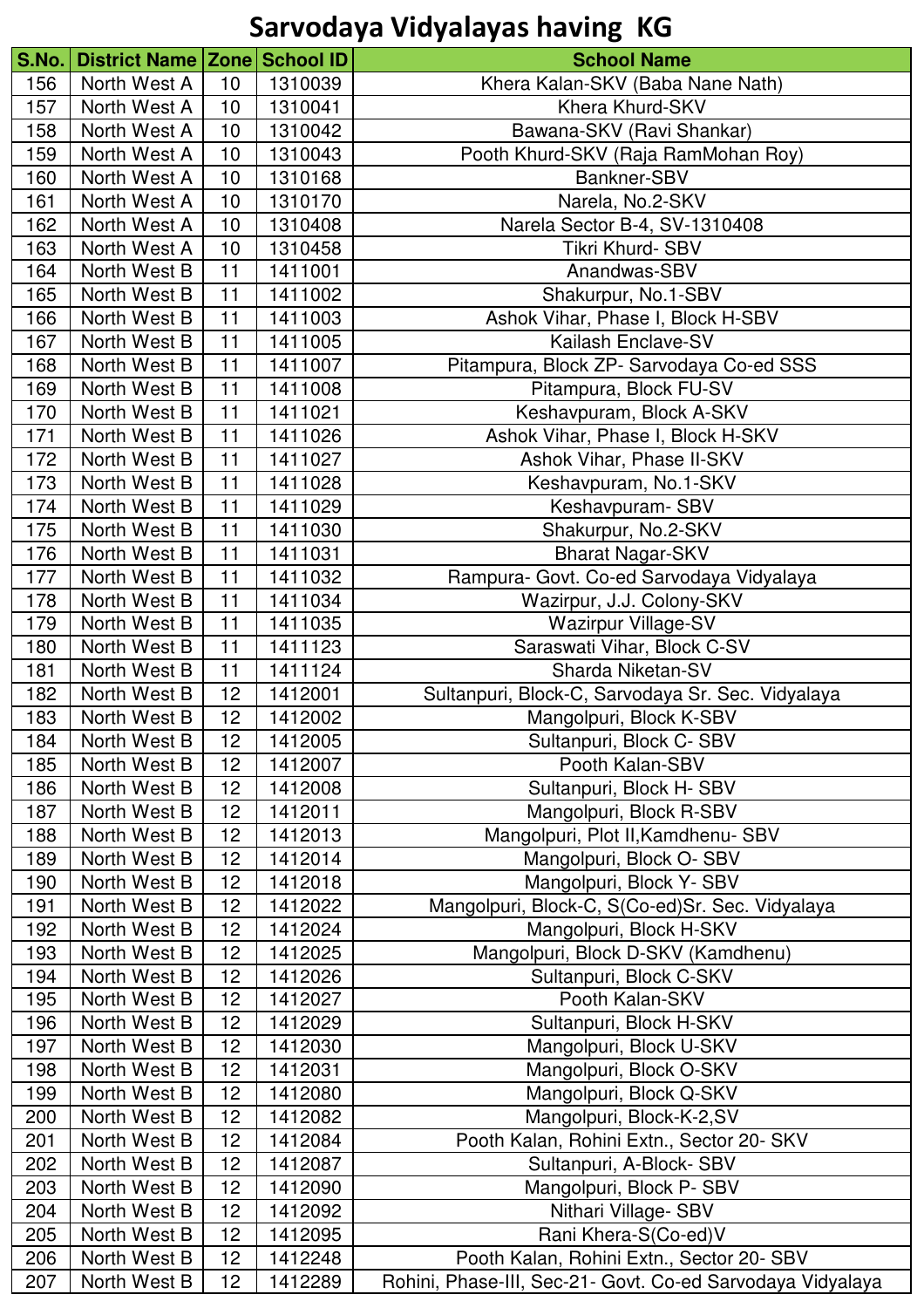| S.No. | District Name   Zone   School ID |                 |         | <b>School Name</b>                                       |
|-------|----------------------------------|-----------------|---------|----------------------------------------------------------|
| 208   | North West B                     | 12 <sub>2</sub> | 1412290 | Rohini, Sec-22- Govt. Co-ed Sarvodaya Vidyalaya          |
| 209   | North West B                     | 13              | 1413001 | Chandpur Majra-SV                                        |
| 210   | North West B                     | 13              | 1413002 | Rohini, Sector 3-SV                                      |
| 211   | North West B                     | 13              | 1413003 | Ghevra-SV                                                |
| 212   | North West B                     | 13              | 1413004 | Rohini, Sector 6-SV                                      |
| 213   | North West B                     | 13              | 1413006 | Rohini, Sector 2 - G(Co-ed) Sarvodaya Vidyalaya          |
| 214   | North West B                     | 13              | 1413010 | Rohini, Sector 9-SV (shaheed capt. Sanjeev Dahiya)       |
| 215   | North West B                     | 13              | 1413025 | Kanjhawala-SKV                                           |
| 216   | North West B                     | 13              | 1413026 | Rithala-SKV                                              |
| 217   | North West B                     | 13              | 1413027 | Sarvodaya Co-ed Vidyalaya Sec. 8 Rohini                  |
| 218   | North West B                     | 13              | 1413028 | Qutabgarh-SKV                                            |
| 219   | North West B                     | 13              | 1413030 | Rohini, Avantika, Sector 1-SKV                           |
| 220   | North West B                     | 13              | 1413067 | <b>Prashant Vihar-SKV</b>                                |
| 221   | North West B                     | 13              | 1413070 | Rohini, Sector 16, Pocket A-SKV                          |
| 222   | North West B                     | 13              | 1413074 | Rohini, Sector 7-SV                                      |
| 223   | North West B                     | 13              | 1413078 | Karala-SKV                                               |
| 224   | North West B                     | 13              | 1413181 | Jaunti-SV                                                |
| 225   | North West B                     | 13              | 1413266 | Sawada(Ghevra) Colony, A-Block- SKV                      |
| 226   | North West B                     | 13              | 1413267 | Sawada(Ghevra) Colony H-Block- SV                        |
| 227   | North West B                     | 13              | 1413323 | Sawada(Ghevra) Colony, B-Block- SBV                      |
| 228   | North West B                     | 13              | 1413333 | Rohini School of Excellence, Sector-17                   |
| 229   | North West B                     | 13              | 1413336 | Rohini, Sec-4- Govt. Co-ed Sarvodaya Vidyalaya           |
| 230   | North West B                     | 13              | 1413342 | School of Excellence, Sec 23, Rohini                     |
| 231   | West A                           | 14              | 1514005 | Tilak Nagar, No.1-SBV                                    |
| 232   | West A                           | 14              | 1514006 | Tilak Nagar, No.2-SBV                                    |
| 233   | West A                           | 14              | 1514008 | Janakpuri, Block B, No.2-SBV (Shaheed Capt. Anuj Nayyar) |
| 234   | West A                           | 14              | 1514011 | Chand Nagar, No.1-SKV                                    |
| 235   | West A                           | 14              | 1514013 | Khyala, No.2-SKV                                         |
| 236   | West A                           | 14              | 1514016 | Tilak Nagar, No.3-SKV                                    |
| 237   | West A                           | 14              | 1514017 | Vikas Puri, Distt. Centre-SKV                            |
| 238   | West A                           | 14              | 1514019 | Janakpuri, Block B SKV                                   |
| 239   | West A                           | 14              | 1514021 | Hari Nagar, Clock Tower- SKV                             |
| 240   | West A                           | 14              | 1514022 | Hari Nagar, Block-L S(Co-ed)V                            |
| 241   | West A                           | 14              | 1514110 | Chand Nagar-SBV                                          |
| 242   | West A                           | 15              | 1515001 | Jaidev Park-SV                                           |
| 243   | West A                           | 15              | 1515002 | <b>Ashok Nagar-SBV</b>                                   |
| 244   | West A                           | 15              | 1515003 | Subhash Nagar-SBV                                        |
| 245   | West A                           | 15              | 1515004 | East Punjabi Bagh-SV                                     |
| 246   | West A                           | 15              | 1515007 | Madipur, No.1-SBV                                        |
| 247   | West A                           | 15              | 1515021 | Rajouri Garden Extn.-SKV                                 |
| 248   | West A                           | 15              | 1515022 | Rajouri Garden Main-SKV                                  |
| 249   | West A                           | 15              | 1515023 | Punjabi Bagh, No.2-SKV                                   |
| 250   | West A                           | 15              | 1515024 | Madipur, No.2-SKV                                        |
| 251   | West A                           | 16              | 1516002 | Ramesh Nagar-SBV                                         |
| 252   | West A                           | 16              | 1516003 | Mansarovar Garden-SV                                     |
| 253   | West A                           | 16              | 1516010 | Moti Nagar SBV                                           |
| 254   | West A                           | 16              | 1516018 | Moti Nagar SKV                                           |
| 255   | West A                           | 16              | 1516019 | Basai Darapur-SKV                                        |
| 256   | West A                           | 16              | 1516021 | Ranjit Nagar-SKV                                         |
| 257   | West A                           | 16              | 1516022 | Shadi Khampur-SKV                                        |
| 258   | West A                           | 16              | 1516027 | Ramesh Nagar-SKV                                         |
| 259   | West A                           | 16              | 1516104 | Karampura, Block H- G(Co-ed) Sarvodaya Vidyalaya         |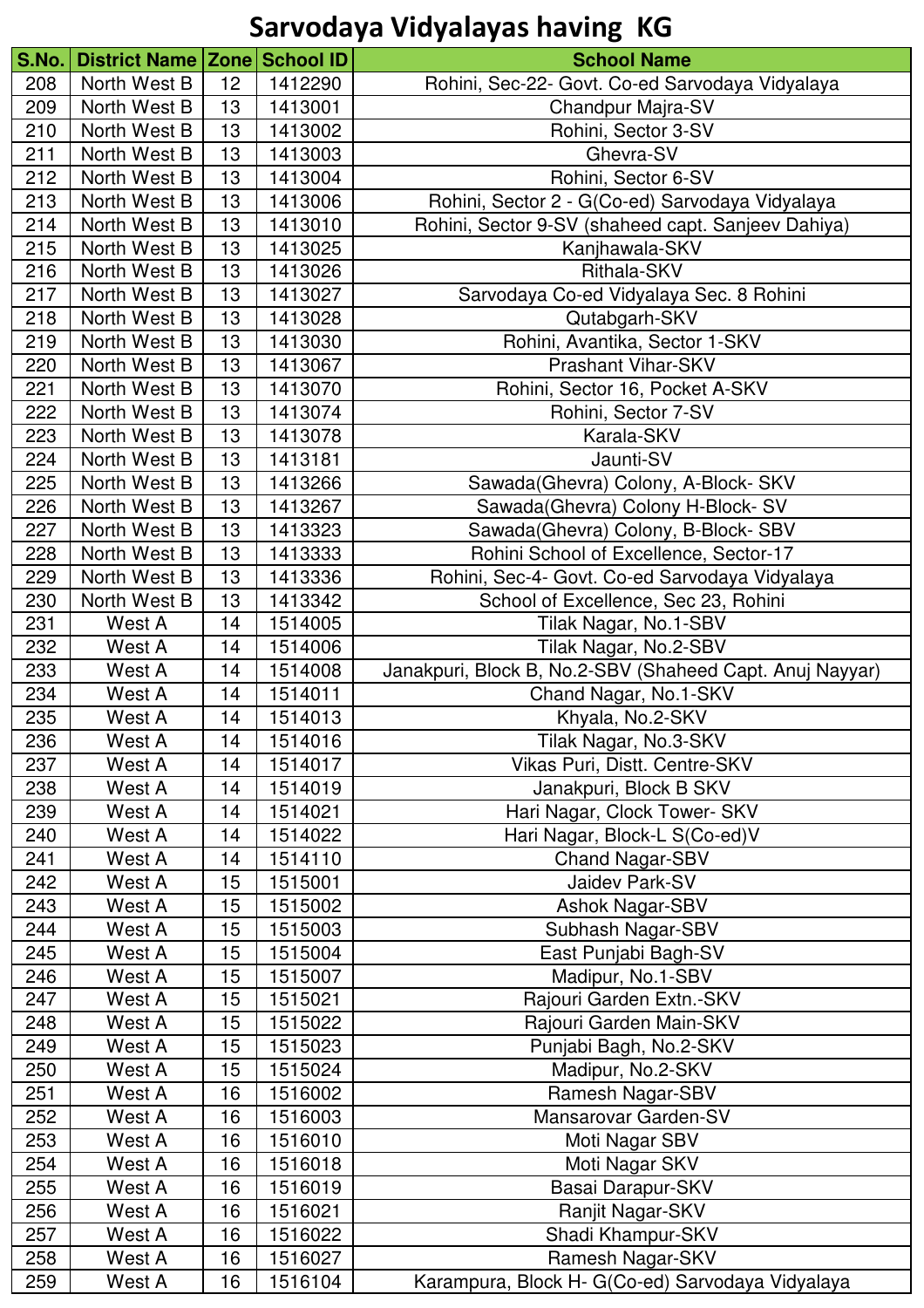| S.No. | District Name   Zone   School ID |    |                    | <b>School Name</b>                                      |
|-------|----------------------------------|----|--------------------|---------------------------------------------------------|
| 260   | West A                           | 16 | 1516142            | West Patel Nagar-SKV                                    |
| 261   | West A                           | 16 | 1516143            | <b>West Patel Nagar-SBV</b>                             |
| 262   | West B                           | 17 | 1617002            | Nangloi-SBV                                             |
| 263   | West B                           | 17 | 1617003            | Paschim Vihar, A 2-SV(Co-ed)                            |
| 264   | West B                           | 17 | 1617005            | Ranhaula-SKV                                            |
| 265   | West B                           | 17 | 1617006            | Hiran Kudna-SV(Co-ed)                                   |
| 266   | West B                           | 17 | 1617007            | New Multan Nagar-SV(Co-ed)                              |
| 267   | West B                           | 17 | 1617008            | Paschim Vihar, B 4-SV(Co-ed)                            |
| 268   | West B                           | 17 | 1617010            | Nangloi-SKV                                             |
| 269   | West B                           | 17 | 1617011            | Paschim Vihar, B 3-SKV                                  |
| 270   | West B                           | 17 | 1617012            | Tikri Kalan-SKV                                         |
| 271   | West B                           | 17 | 1617013            | Nangloi, Sultanpuri Road-SKV                            |
| 272   | West B                           | 17 | 1617014            | Mundka Village-SKV                                      |
| 273   | West B                           | 17 | 1617026            | Nilothi-SKV                                             |
| 274   | West B                           | 17 | 1617028            | Peera Garhi Village- SKV                                |
| 275   | West B                           | 17 | 1617036            | Amalwas, Jawalapuri-SKV                                 |
| 276   | West B                           | 17 | 1617219            | Nilothi-SBV                                             |
| 277   | West B                           | 17 | 1617222            | Govt. Sarvodaya Kanya Vidyalaya, Shiv Ram Park, Nangloi |
| 278   | West B                           | 17 | 1617223            | Govt. Sarvodaya Bal Vidyalaya, Nihal Vihar, Nangloi     |
| 279   | West B                           | 17 | 1617227            | Ranhaula- SBV                                           |
| 280   | West B                           | 17 | 1617254            | Peera Garhi Village- SBV                                |
| 281   | West B                           | 18 | 1618001            | Matiala-SBV                                             |
| 282   | West B                           | 18 | 1618002            | <b>Vikas Puri, Block A-SBV</b>                          |
| 283   | West B                           | 18 | 1618003            | Janakpuri, Possangipur B1-SV(Co-ed)                     |
| 284   | West B                           | 18 | 1618005            | Janakpuri, Block C, No.2-SBV                            |
| 285   | West B                           | 18 | 1618008            | Uttam Nagar-SBV                                         |
| 286   | West B                           | 18 | 1618009            | Kakrola-SV                                              |
| 287   | West B                           | 18 | 1618017            | Janakpuri - SKV No.1, C-Block                           |
| 288   | West B                           | 18 | 1618018            | Janakpuri, Block A-SKV                                  |
| 289   | West B                           | 18 | 1618019            | Vikas Puri, Block G-SKV                                 |
| 290   | West B                           | 18 | 1618022            | Janakpuri C-Block, SKV No.2                             |
| 291   | West B                           | 18 | 1618057            | Uttam Nagar-SKV                                         |
| 292   | West B                           | 18 | 1618061            | HASTSAL-SKV                                             |
|       |                                  |    |                    |                                                         |
| 293   | West B                           | 18 | 1618062            | Vikas Puri, Block A-SKV<br>Mohan Garden-SKV             |
| 294   | West B                           | 18 | 1618063            |                                                         |
| 295   | West B                           | 18 | 1618070<br>1618281 | Matiala-SKV                                             |
| 296   | West B                           | 18 |                    | Hastsal, Janta Flats- SBV                               |
| 297   | South West A                     | 19 | 1719001            | R.K. Puram, Sector 12-SV (Jose Marti)                   |
| 298   | South West A                     | 19 | 1719002            | Sarojini Nagar, No.1-SBV (Ganesh Shankar Vidyarthi)     |
| 299   | South West A                     | 19 | 1719022            | R.K. Puram, Sector 7, No.3-SV                           |
| 300   | South West A                     | 19 | 1719029            | Sarojini Nagar, No.1-SKV                                |
| 301   | South West A                     | 19 | 1719070            | R.K.Puram, Sector-6, Govt. S.(Co-ed) SSS                |
| 302   | South West A                     | 19 | 1719073            | Moti Bagh I-SKV                                         |
| 303   | South West A                     | 19 | 1719102            | Netaji Nagar(Co-Ed)-SV                                  |
| 304   | South West A                     | 19 | 1719105            | Moti Bagh-II, Nanakpura-(Co-Ed)SV                       |
| 305   | South West A                     | 19 | 1719125            | Munirka, Sarvodaya(Co-ed) SSS                           |
| 306   | South West A                     | 19 | 1719130            | R.K. Puram, Sector-13 G(Co-ed) SV                       |
| 307   | South West A                     | 20 | 1720001            | Delhi Cantt.-SBV                                        |
| 308   | South West A                     | 20 | 1720002            | Naraina, Ist Shift-SBV                                  |
| 309   | South West A                     | 20 | 1720003            | Mehram Nagar-S(Co-ed)V                                  |
| 310   | South West A                     | 20 | 1720014            | Janak Puri, Block D, No.1-SKV                           |
| 311   | South West A                     | 20 | 1720015            | Inderpuri, Budh Nagar, F- Block- SKV                    |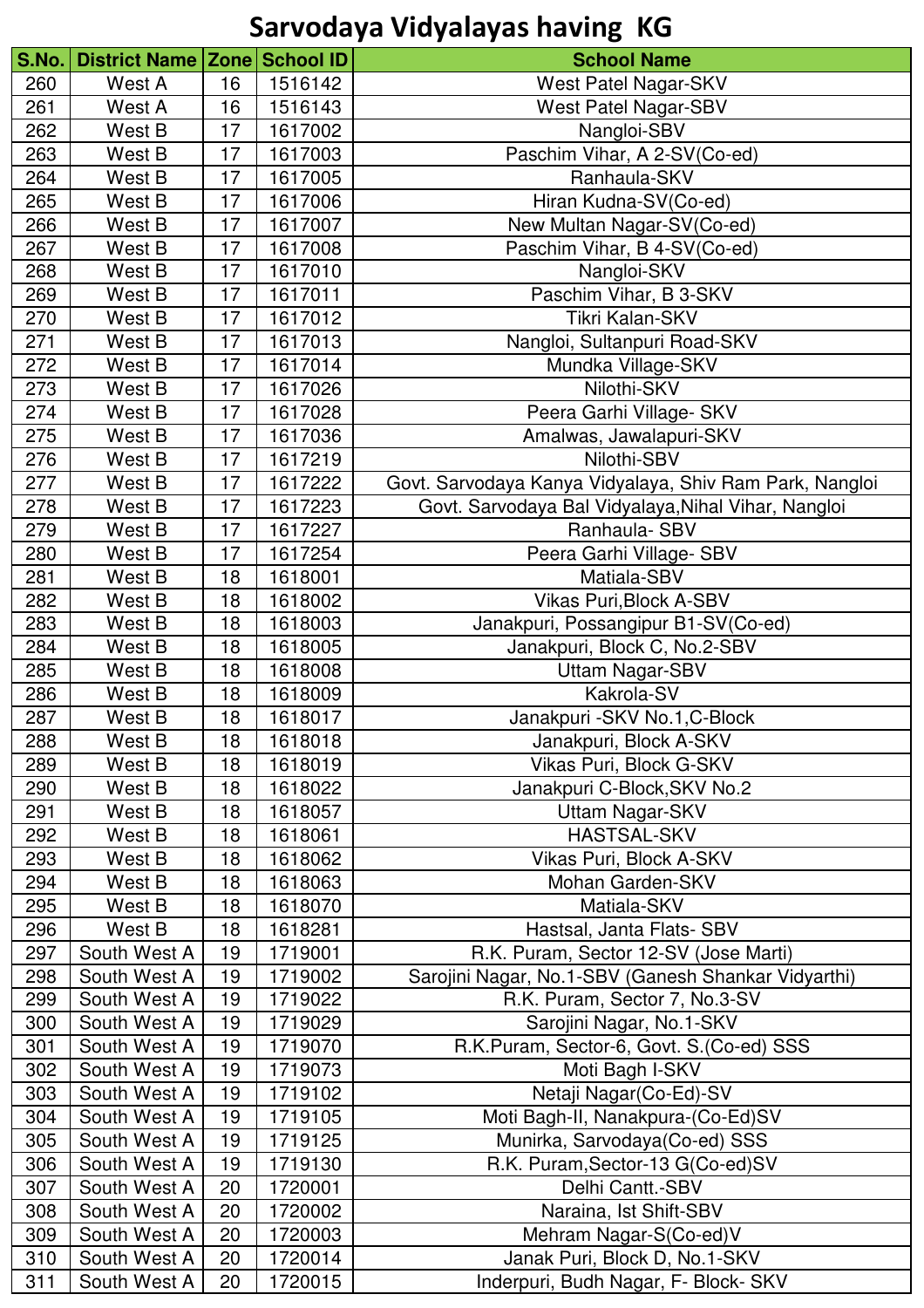| S.No. | District Name Zone School ID |    |         | <b>School Name</b>                                                         |
|-------|------------------------------|----|---------|----------------------------------------------------------------------------|
| 312   | South West A                 | 20 | 1720017 | Pusa, IARI-SKV                                                             |
| 313   | South West A                 | 20 | 1720018 | Delhi Cantt.-SKV                                                           |
|       |                              |    | 1720022 |                                                                            |
| 314   | South West A                 | 20 |         | Naraina-SKV                                                                |
| 315   | South West A                 | 20 | 1720024 | Vasant Vihar, SV                                                           |
| 316   | South West A                 | 20 | 1720027 | Janak Puri, Block D-SBV                                                    |
| 317   | South West A                 | 20 | 1720030 | Rajokari-SKV                                                               |
| 318   | South West A                 | 20 | 1720032 | Mahipal Pur- Amar Shaheed Major Sehrawat SKV                               |
| 319   | South West A                 | 20 | 1720033 | Ghitorni-SKV                                                               |
| 320   | South West A                 | 20 | 1720121 | Inder Puri, Shahid Captain Amit Verma Govt. Sarvodaya (Co-ed)<br>Vidyalaya |
| 321   | South West B                 | 21 | 1821001 | Palam Enclave, No.2-SBV                                                    |
| 322   | South West B                 | 21 | 1821004 | Palam Village, No.1- SBV                                                   |
| 323   | South West B                 | 21 | 1821015 | Palam Village, No.2-SKV                                                    |
| 324   | South West B                 | 21 | 1821016 | Sagarpur, No.1-SKV                                                         |
| 325   | South West B                 | 21 | 1821017 | Sagarpur, No.2-SKV                                                         |
| 326   | South West B                 | 21 | 1821018 | Palam Enclave, No.1-SKV                                                    |
| 327   | South West B                 | 21 | 1821020 | Raj Nagar-II SKV                                                           |
| 328   | South West B                 | 21 | 1821022 | Samalka-SKV                                                                |
| 329   | South West B                 | 21 | 1821025 | <b>Vijay Enclave-SKV</b>                                                   |
| 330   | South West B                 | 21 | 1821026 | Chhawla-SKV                                                                |
| 331   | South West B                 | 21 | 1821027 | Raj Nagar-I SKV                                                            |
| 332   | South West B                 | 21 | 1821028 | Vijay Enclave-SBV                                                          |
| 333   | South West B                 | 21 | 1821030 | Dwarka Sector-I Pkt-7-SKV                                                  |
| 334   | South West B                 | 21 | 1821032 |                                                                            |
|       |                              |    |         | Bijwasan (Bharthal) SBV                                                    |
| 335   | South West B                 | 21 | 1821033 | Shahabad Mohammadpur- SKV                                                  |
| 336   | South West B                 | 21 | 1821041 | Shahabad Mohammadpur- SBV                                                  |
| 337   | South West B                 | 21 | 1821234 | Dwarka Sector-I Pkt-7 SBV                                                  |
| 338   | South West B                 | 21 | 1821279 | DWARKA SEC-17 GOVT CO-ED SARVODAYA VIDYALAYA                               |
| 339   | South West B                 | 21 | 1821281 | Dwarka, Sector-13- Govt. Co-ed Sarvodaya Vidyalaya                         |
| 340   | South West B                 | 21 | 1821282 | Dwarka School of Excellence, Sector-22                                     |
| 341   | South West B                 | 22 | 1822002 | Najafgarh-S(Co-ed)V                                                        |
| 342   | South West B                 | 22 | 1822003 | Surhera-SV                                                                 |
| 343   | South West B                 | 22 | 1822005 | Pandwala Kalan-SV                                                          |
| 344   | South West B                 | 22 | 1822006 | Daulat Pur-SV                                                              |
| 345   | South West B                 | 22 | 1822039 | Dhansa-SKV                                                                 |
| 346   | South West B                 | 22 | 1822040 | Kair-SKV                                                                   |
| 347   | South West B                 | 22 | 1822051 | Ghumanhera-SV                                                              |
| 348   | South West B                 | 22 | 1822055 | Jaffarpur Kalan-S(Co-ed)V                                                  |
| 349   | South West B                 | 22 | 1822061 | Najafgarh, Dharampura-SKV                                                  |
| 350   | South West B                 | 22 | 1822176 | Deendar Pur-Sarvodaya Kanya Vidalaya                                       |
| 351   | South West B                 | 22 | 1822262 | Dichaon Kalan- G Coed SV                                                   |
| 352   | South                        | 23 | 1719013 | R.K. Puram, Sector 2-Sarvodaya Co-ed Vidyalaya                             |
| 353   | South                        | 23 | 1719069 | R.K. Puram, Sector 2, No.1-SV                                              |
| 354   | South                        | 23 | 1719106 | Safdarjung Enclave-Sarvodaya(Co-Ed)SSS                                     |
| 355   | South                        | 23 | 1923004 | Mehrauli Qutab, Sarvodaya Bal Sr. Sec. Vidyalaya                           |
| 356   | South                        | 23 | 1923005 | Dr. Ambedkar Nagar, Sector IV, No.1- SBV (Yogi Arvind)                     |
| 357   | South                        | 23 | 1923019 | Dr. Ambedkar Nagar, Sector IV-SBV                                          |
| 358   | South                        | 23 | 1923036 | Ishani Govt. Sarvodaya Kanya Vidyalaya G-BLOCK SAKET                       |
| 359   | South                        | 23 | 1923037 | Chirag Delhi-SKV                                                           |
| 360   | South                        | 23 | 1923041 | Hauz Rani-Sr.Sec.SKV (Raja RamMohan Roy)                                   |
| 361   | South                        | 23 | 1923046 | Malviya Nagar-SKV                                                          |
| 362   | South                        | 23 | 1923056 | Saket, Block J-SBV (Vir Chander Singh Garhwal)                             |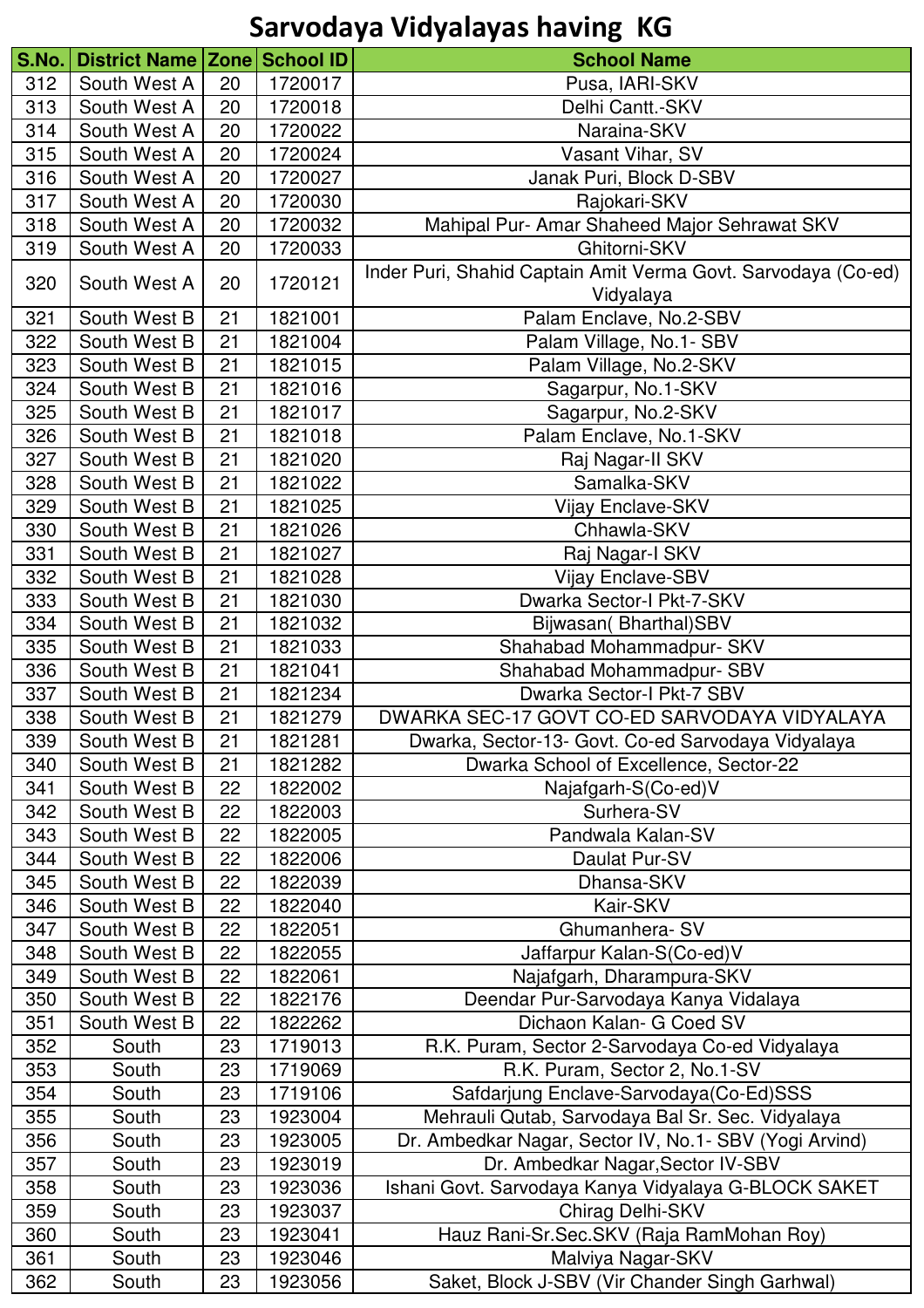| S.No | District Name   Zone   School ID |    |         | <b>School Name</b>                                    |
|------|----------------------------------|----|---------|-------------------------------------------------------|
| 363  | South                            | 23 | 1923057 | Begumpur, MMTC/STC Colony-SKV                         |
| 364  | South                            | 23 | 1923071 | Pushp Vihar, M.B.Road-SKV                             |
| 365  | South                            | 23 | 1923351 | Dr. Ambedkar Nagar, Sector-V(Dashinpuri Extension)-SV |
| 366  | South                            | 23 | 1923393 | Dr. Ambedkar Nagar, Sector IV, No.2- SBV              |
| 367  | South                            | 23 | 1925032 | Green Park Extn.-SKV (Gargi)                          |
| 368  | South                            | 23 | 1925333 | Shahpur Jat-S(Co-Ed)V                                 |
| 369  | South                            | 24 | 1923003 | Jonapur- Baba Neem Karoli, SKV                        |
| 370  | South                            | 24 | 1923014 | Fatehpur Beri- SBV                                    |
| 371  | South                            | 24 | 1923038 | Mehrauli Ramanujan-SKV                                |
| 372  | South                            | 24 | 1923042 | Deoli-SKV (Bachhan Prasad)                            |
| 373  | South                            | 24 | 1923059 | Fatehpur Beri-SKV (Priya Darshani)                    |
| 374  | South                            | 24 | 1923061 | Sultanpur-SKV                                         |
| 375  | South                            | 24 | 1923062 | Khanpur-SKV (Hakikat Rai)                             |
| 376  | South                            | 24 | 1923063 | <b>AYA NAGAR-SKV</b>                                  |
| 377  | South                            | 24 | 1923079 | Mehrauli, No.2- SKV                                   |
| 378  | South                            | 24 | 1923081 | Chattarpur, Acharya Tulsi SBV                         |
| 379  | South                            | 24 | 1923359 | Jonapur - SBV                                         |
| 380  | New Delhi                        | 26 | 2026002 | Kitchner Road-SV                                      |
| 381  | New Delhi                        | 26 | 2026004 | Pandara Road-SKV                                      |
| 382  | Central                          | 27 | 2127001 | Rouse Avenue-SBV                                      |
| 383  | Central                          | 27 | 2127002 | Jama Masjid, No.1 (Urdu Medium)-SBV                   |
| 384  | Central                          | 27 | 2127003 | Darya Ganj, Pataudi House-SBV                         |
| 385  | Central                          | 27 | 2127014 | Kamla Market, Zeenat Mahal-SKV No.1                   |
| 386  | Central                          | 27 | 2127015 | Mata Sundri Road-SKV                                  |
| 387  | Central                          | 27 | 2127016 | Dayanand Road-SKV                                     |
| 388  | Central                          | 27 | 2127017 | Jama Masjid, No.2-SKV                                 |
| 389  | Central                          | 27 | 2127021 | <b>Bulbuli Khana-SKV</b>                              |
| 390  | Central                          | 27 | 2127024 | Jama Masjid, No.1 (Hindi Medium)-SKV                  |
| 391  | Central                          | 27 | 2127030 | Bulbuli Khana(Urdu Medium)-SV (Middle)                |
| 392  | Central                          | 27 | 2127179 | Lal Kuan, Zeenat Mahal, No.2-SKV                      |
| 393  | Central                          | 28 | 2128001 | Paharganj-SBV                                         |
| 394  | Central                          | 28 | 2128002 | Jhandewalan, Plot 6-SBV (Asharfi Devi)                |
| 395  | Central                          | 28 | 2128008 | Rani Jhansi Road-SBV                                  |
| 396  | Central                          | 28 | 2128018 | Aram Bagh Lane-SKV                                    |
| 397  | Central                          | 28 | 2128019 | Old Rajinder Nagar-SKV (Swami Daya Nand)              |
| 398  | Central                          | 28 | 2128020 | Prasad Nagar-SKV (Baba Ramdev)                        |
| 399  | Central                          | 28 | 2128032 | New Rajinder Nagar-SV (Rana Pratap)                   |
| 400  | South East                       | 25 | 1924001 | Sriniwaspuri-SBV (Govind Ballabh Pant)                |
| 401  | South East                       | 25 | 1924003 | Ali Ganj-SV                                           |
| 402  | South East                       | 25 | 1924009 | Sadiq Nagar-SBV                                       |
|      |                                  |    |         | GEORGI STOIKOV RAKOVSKI SARVODAYA KANYA               |
| 403  | South East                       | 25 | 1924023 | VIDYALAYA C-BLOCK DEFENCE COLONY                      |
|      |                                  |    |         |                                                       |
| 404  | South East                       | 25 | 1924025 | Defence Colony, Block A- SN SKV                       |
| 405  | South East                       | 25 | 1924027 | East of Kailash, No.2-SKV                             |
| 406  | South East                       | 25 | 1924033 | Andrews Ganj- SKV                                     |
| 407  | South East                       | 25 | 1924037 | Jungpura-SKV (Kamla Nehru)                            |
| 408  | South East                       | 25 | 1924039 | Kidwai Nagar- Sarvodaya Vidyalaya (Rani Durgawati)    |
| 409  | South East                       | 25 | 1924043 | Hari Nagar Ashram-SKV                                 |
| 410  | South East                       | 25 | 1925003 | Chirag Enclave-SBV (Kautilya)                         |
| 411  | South East                       | 25 | 1925029 | Kalkaji, No.1-SKV (Veer Savarkar)                     |
| 412  | South East                       | 25 | 1925033 | New Friends Colony-SKV                                |
| 413  | South East                       | 25 | 1925059 | Lajpat Nagar, Ring Road-SBV (Shaheed Hemu Kalani)     |